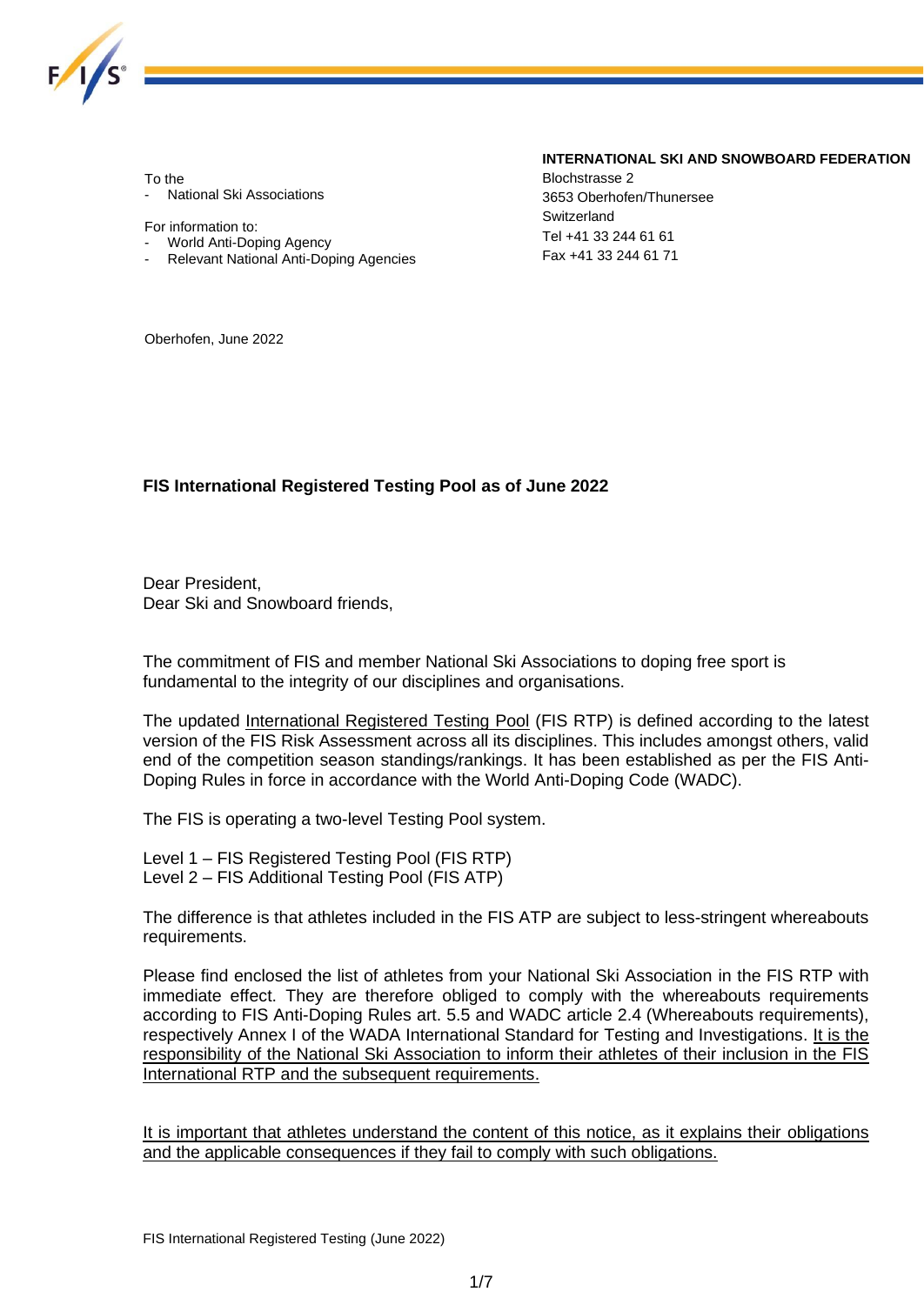#### Whereabouts Information

New athletes have a **10-day deadline** to submit their Whereabouts. Athletes who are already in the FIS RTP are already providing their Whereabouts in accordance with the regulations.

Please note that every athlete will remain in the FIS RTP (also after the end of the official season) until he/she is informed by FIS of his/her exclusion. If an athlete retires from competition, he/she shall notify FIS accordingly, in writing.

#### Testing – Covid-19 measures

Testing operations have been successfully carried out during the Covid-19 Pandemic in last season and we would like to thank the teams for their cooperation in the additional hygiene measures. For the time being, doping controls are carried out with basic hygiene and recommendations for additional protection measures. It is up to the athlete to decide to wear a mask or not. The global situation will be monitored closely, and should it become necessary additional protection measures will be put in place again.

#### **Education**

Please pay special attention to the requirement to undergo Anti-Doping Education. This is mandatory for all Athletes included in the FIS RTP as well as athletes competing at the FIS World Championships and Junior World Championships. Please find more information in this communication

#### FIS Anti-Doping Rules (ADR)

The current rules came into force in January 2021, please refer to: [Anti-Doping \(fis-ski.com\)](https://assets.fis-ski.com/image/upload/v1609774044/fis-prod/assets/FIS_anti-doping_rules_2021_FINAL.pdf)

## **I INTERNATIONAL REGISTERED TESTING POOL**

### **Required Whereabouts information**

It is a requirement for Athletes included in the FIS RTP to notify FIS of where they will be for each day of the next quarter, i.e for each day of the period from now on to September, October to December, January to March, April to June, by providing the following information:

- 1. For each day during the forthcoming quarter (including weekends), athletes must provide accurate and complete information about the Whereabouts, including identifying where they will be living, training and competing. If plans change, an update is required!
	- a) A complete mailing address and personal e-mail address.
	- b) Overnight Accommodation/Residence: the athlete must provide the full address of the place where he/she will be residing (i.e. sleeping overnight). The residence is presumed to be the location where the athlete will be going to sleep on that night. It is assumed therefore that the following morning the athlete will be in the same location.
	- c) Regular Activities: the athlete must provide name/address of each location where he/she will train, work or conduct any other regular activity during the quarter, and the usual timeframes for such regular activities.
	- d) The competition/event schedule, including the name and address of each location where are scheduled to compete during the quarter and the date/s at which the athlete is scheduled to compete at such location.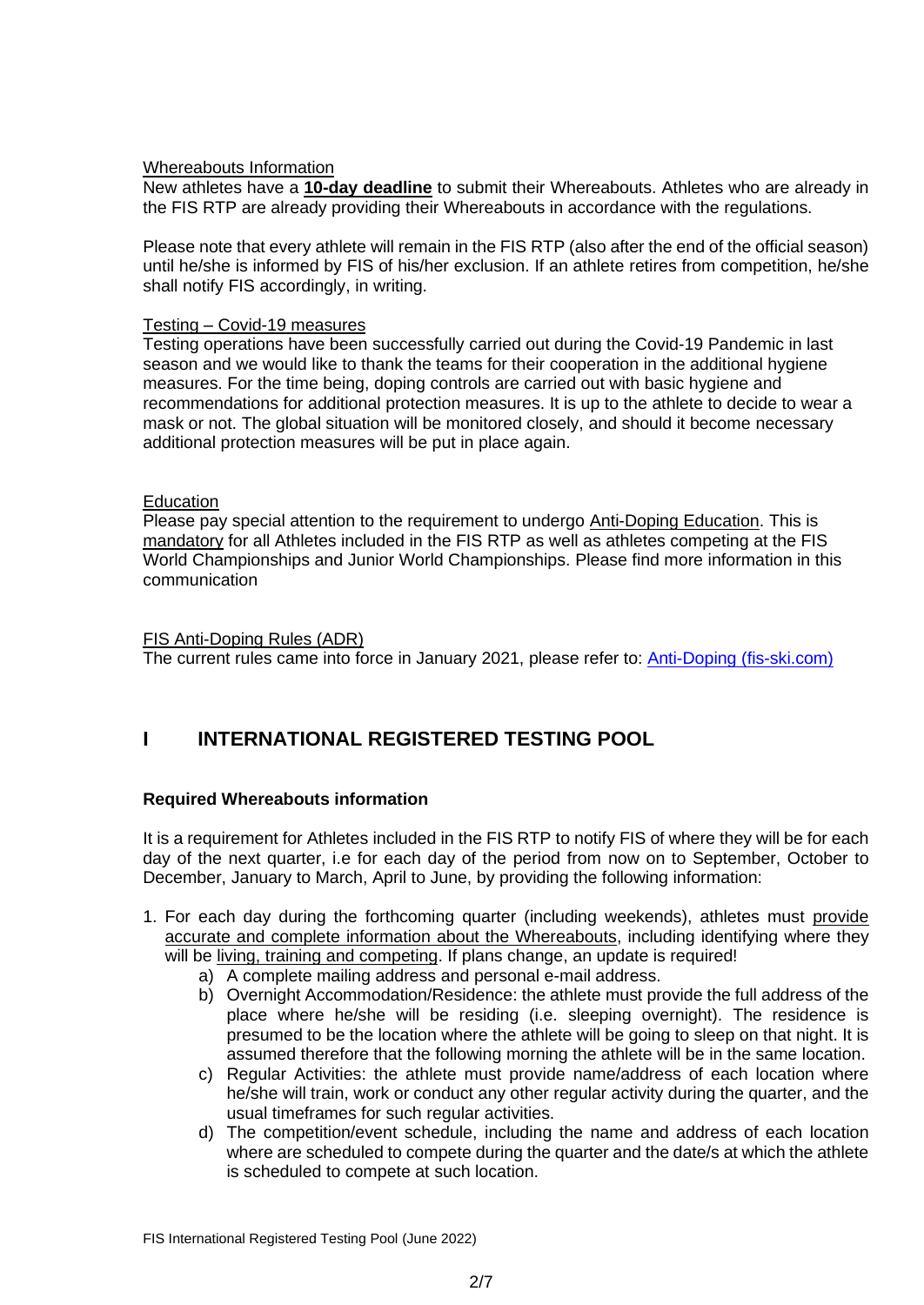- e) Travel information to and from the competition.
- f) Any additional information deemed necessary to enable any ADO to locate the Athlete for Testing.
- 2. For each day (including weekends), athletes must specify one specific 60-minute time-slot between 05:00 and 23:00 where he/she will be available for testing at that location. This does not limit in any way the obligation to submit to Testing at any time and place upon request by FIS. Nor does it limit the obligation to provide the information outside the 60-minute time slot.
- 3. The quarterly information must be sent the latest by the 15<sup>th</sup> of the previous month (e.g. for July-September the whereabouts must be submitted the latest by 15<sup>th</sup> June)

Whereabouts information has to be up-to-date all the time and the addresses have to be precise. For example, only the name of a town instead of the full address or remarks such as "please ask my National Ski Association (or Organising Committee of a competition) for the address" is likely to result in an unsuccessful attempt to test the Athlete and can therefore result in a Whereabouts Failure.

Whereabouts filing will be shared with other Anti-Doping Organisations (ADOs) who have the authority to conduct testing. Please note that any other ADO with the requisite authority under the World Anti-Doping Code may test an athlete in the FIS RTP at any time, whether using the whereabouts information that he/she is providing or otherwise.

### **How to provide the information**

For providing Whereabouts information, athletes must use the on-line system ADAMS, a secure web-based system that allows to comply with the whereabouts information required. ADAMS also offers an App called "Athlete Central", more information can be found here: [https://www.wada](https://www.wada-ama.org/en/what-we-do/adams/adams-next-gen/athlete-central)[ama.org/en/what-we-do/adams/adams-next-gen/athlete-central](https://www.wada-ama.org/en/what-we-do/adams/adams-next-gen/athlete-central) . ADAMS Help:<https://adams-help.wada-ama.org/hc/en-us>

For new athletes in the RTP who are not yet registered to use the ADAMS system, they will receive the login information from FIS Anti-Doping [\(antidoping@fisski.com\)](mailto:antidoping@fisski.com), as well as instructions.

### **How to update Whereabouts information**

It is sometimes not possible to know in advance the exact whereabouts on each day in the next quarter. Nonetheless, the athlete should be sure to meet the filing deadline and provide the required details for each day to the best of his/her knowledge.

If the plan changes after the athlete has made the initial filing, he/she should immediately update the information. The Whereabouts can be updated at any time. The information provided has to be accurate at all times. Athletes are urged to communicate their updates as soon as they become known in order to allow an appropriate test planning. (e.g. a location is changed 5 minutes before the one-hour testing slot from place A to place B, whereby place B is in around 300 km distance from place A, this can result in an investigation for an anti-doping rule violation for Evasion of sample collection (Code art. 2.3) and/or Tampering or Attempted Tampering with doping control (Code art. 2.5), since this information was not updated when it became known.)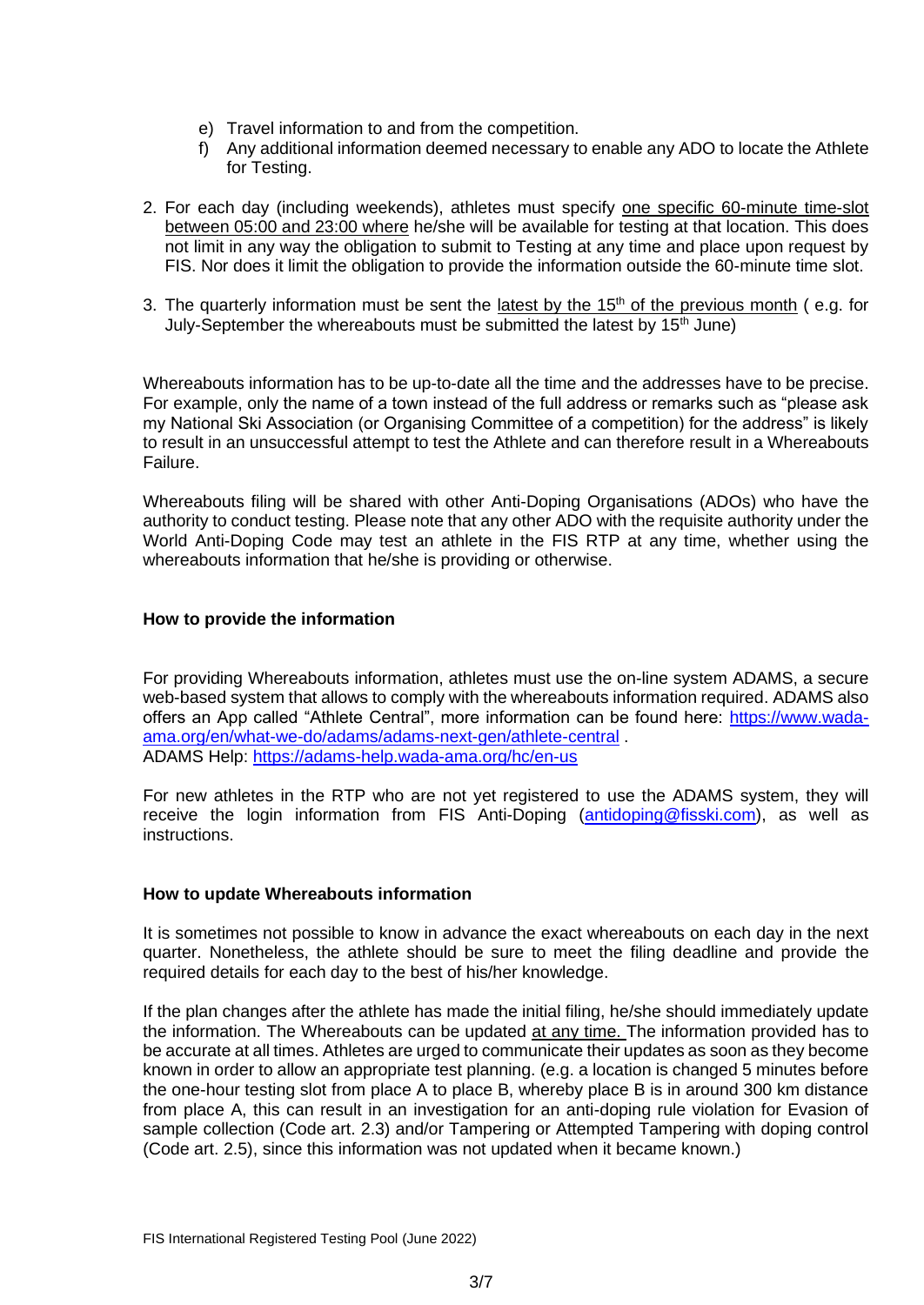Updates via SMS shall be limited for short durations, and only for the same and/or next day, and not for a longer period in the future.

- − Athletes can update their information directly in ADAMS or through the ADAMS App (Athlete Central)
- − Athletes can register their mobile phone number in ADAMS and send text messages directly to the ADAMS system (after registering the mobile phone number in the ADAMS system) – How it works: [https://adams-help.wada-ama.org/hc/en-us/articles/360016008300-Activating-](https://adams-help.wada-ama.org/hc/en-us/articles/360016008300-Activating-Whereabouts-Updates-via-SMS)[Whereabouts-Updates-via-SMS](https://adams-help.wada-ama.org/hc/en-us/articles/360016008300-Activating-Whereabouts-Updates-via-SMS)

In the unlikely event that ADAMS and/or Athlete Central are not available, and athletes cannot update their whereabouts information using SMS, they should email us their whereabouts update to [antidoping@fisski.com](mailto:antidoping@fisski.com) (marked "Private and Confidential").

#### **Sanctions for non-compliance**

A failure without adequate reasons of the athlete to file the required whereabouts information in advance of every quarter, may constitute a "Filing Failure" under the FIS ADR.

It is also very important that the information about the whereabouts, is updated as soon as any change of plans is known, to ensure this information remains accurate and complete at all times. The athlete has to be available for testing at the declared whereabouts if a Doping Control Officer (DCO) attempts to test the athlete. A failure to do so without an adequate reason may constitute a Filing Failure under the FIS ADR.

Furthermore a failure to be available without adequate reasons at the whereabouts specified by the athlete for the 60-minute time-slot may result in a "Missed Test" under the FIS ADR.

If the athlete commits three Filing Failures and/or Missed Tests during a 12-month period, this may constitute an anti-doping rule violation, for which the sanction is two (2) years, subject to reduction down to a minimum of one (1) year, depending on the Athlete's degree of Fault (first offence) or more (for second and subsequent offences).

*Please note that depending on the facts also a single Whereabouts failure could amount to an anti-doping rule violation under Code Article 2.3 (Evading Sample Collection) and/or Code Article 2.5 (Tampering or Attempted Tampering with Doping Control).*

#### **Results Management of Whereabouts failures**

FIS has made an agreement with the International Testing Agency - ITA (https://ita.sport/) regarding handling the issues related to Whereabouts failures (Missed Test, Filing failures) and you will receive emails directly from fis@ita.sport . The results management process is handled by this external organisation on behalf of FIS.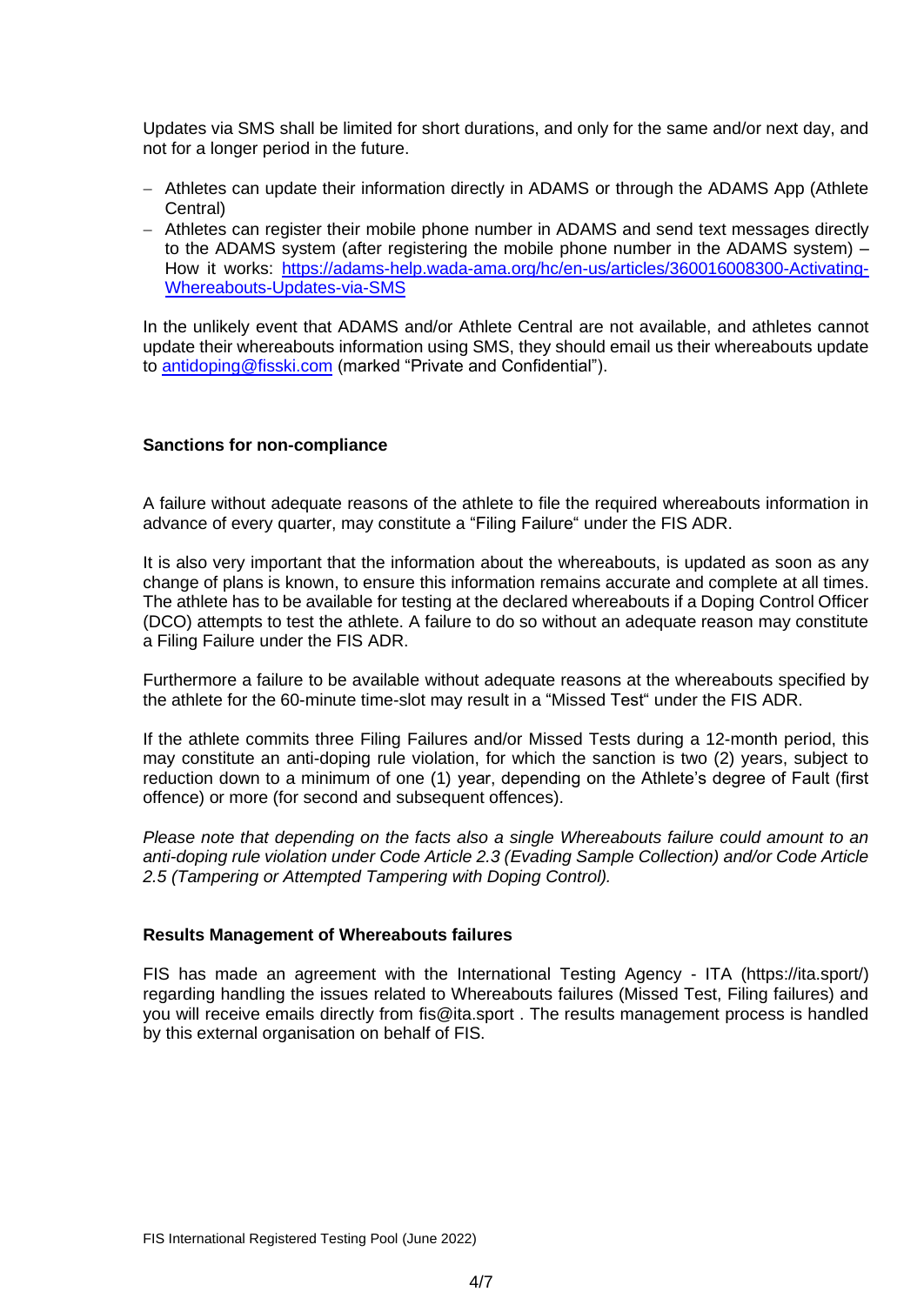#### **Personal responsibility**

An athlete may wish to have a coach, ski association staff member or agent, etc. assist in complying with these whereabouts' requirements. Nonetheless each Athlete in the RTP remains ultimately responsible at all times for making accurate and complete Whereabouts Filings, whether they make each filing personally or delegates the task to a third party

#### **Confidentiality**

The information the athlete provides through ADAMS is stored safely and securely, maintained and treated in strict confidence at all times. It will be accessed on a need-to-know basis only by any authorized individuals acting on behalf of FIS, WADA and any ADO with testing authority over the athlete. All such organisations have accepted the same confidentiality obligations. The information provided by the athletes will be used exclusively for the purpose of doping control and will be destroyed in accordance with the [International Standard for the Protection of Privacy and](https://www.wada-ama.org/en/resources/data-protection/international-standard-for-the-protection-of-privacy-and-personal)  [Personal information \(ISPPPI\)](https://www.wada-ama.org/en/resources/data-protection/international-standard-for-the-protection-of-privacy-and-personal) once it is no longer relevant.

#### **Therapeutic Use Exemptions**

As an International-Level athlete (=competing at FIS World Cup, World Championships, Junior World Championships or Olympic Winter Games level) it is in principle necessary to obtain a TUE approval from FIS.

Where the Athlete already has a TUE granted by their National Anti-Doping Organisation pursuant to Article 4.4. of the Code for the substance or method in question, and provided that such TUE has been reported in accordance with Article 5.5 of the WADA International Standard for Therapeutic Use Exemptions, FIS will automatically recognise it for purposes of International-level Competition without the need to review the relevant clinical information.

Please also refer to the WADA TUE checklists that aim to provide guidance and support to athletes and their physicians during the application process: *WADA - [checklists for therapeutic use exemption](https://www.wada-ama.org/en/resources/therapeutic-use-exemption-tue/checklist-for-therapeutic-use-exemption-tue-application-13)*

#### **Retirement and return to competition**

If an Athlete who is qualified for the FIS RTP has retired, he/she has to send the retirement form to FIS (enclosed). If the Athlete decides to return to competition, re-registration by his/her National Ski Association must be in accordance with the FIS Anti-Doping Rules art. 5.6, namely art. 5.6.1 *"[...] the athlete shall not compete in International Events or National Events until the athlete has made himself or herself available for Testing, by giving six (6) moths prior written notice to FIS and their National Anti-Doping Organisation.".*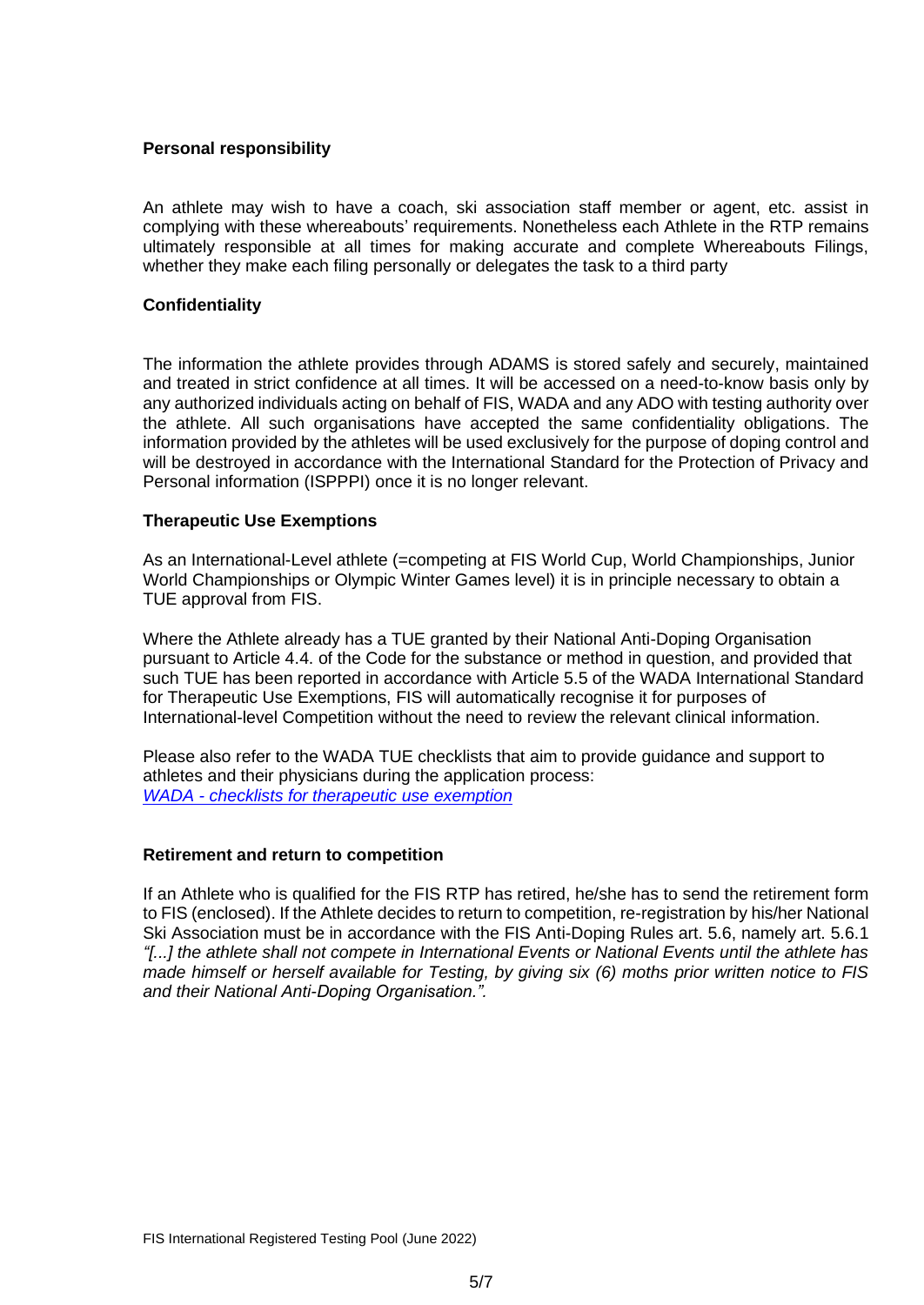# **II MANDATORY ANTI-DOPING EDUCATION**

In accordance with the World Anti-Doping Code anti-doping education is mandatory. The aim of this mandatory element is to make sure that athletes have access to education and this will be enforced more actively by the National Ski Associations in cooperation with the National Anti-Doping Agencies (NADOs). A list of persons who have completed anti-doping education will be published on FIS' website. In coordination and on the initiative of the FIS Athletes Commission the specific programme has been established and approved by the FIS Council:

For whom anti-doping education becomes mandatory?

- Athletes included in the FIS Registered Testing Pool & FIS Additional Testing Pool
- Athletes competing at the FIS Junior & World Championships

#### Which anti-doping education system must be completed?

FIS provides access to the educational system developed by WADA, named "ADeL" (Anti-Doping e-learning Platform). A Guide can be found enclosed to this communication. FIS also accepts completion of anti-doping education provided at national level (e.g. by the National Anti-Doping Agency), on-line or in-person training.

Summary of approved certificates:

- WADA ADeL System (System will generate a certificate at the end)
- System provided by the NADO (Certificate required)
- In-person educational activity provided by the NADO (confirmation of attendance required)

#### How to provide proof of completed education?

The athletes send their "certificate" to the National Ski Association to provide an overview to FIS on who has completed the education and when.

Please use the enclosed excel-sheet "Anti-Doping Education list for RTP athletes" in order to provide an overview of the education status of your RTP Athletes.

#### How long is the certificate valid?

The education shall be repeated at least every 2<sup>nd</sup> year.

#### What is the deadline?

Athletes included in the Registered and Additional Testing Pool are required to complete an education by end of October 2022.

Athletes attending FIS Junior or World Championships shall complete in advance of the respective event. FIS will also offer an on-site option to complete the education.

### **IV INTEGRITY HOTLINE**

FIS has an integrity partnership with Global Sports Investigations. Breaches of governance and ethical matters as provided for in the FIS Code of Ethics, Anti-Corruption and Betting Rules, FIS Safe Snow Policy and the FIS Anti-Doping Rules can be reported to the external Whistleblower Hotline. Confidentiality is guaranteed by Global Sports Investigations. (direct link for reporting: <https://integrityunit.com/fis-integrity-hotline/> )

Integrity Hotline: +44 (0)207 034 3403 Integrity Email: [fis@integrityunit.com](mailto:fis@integrityunit.com)

**\* \* \***